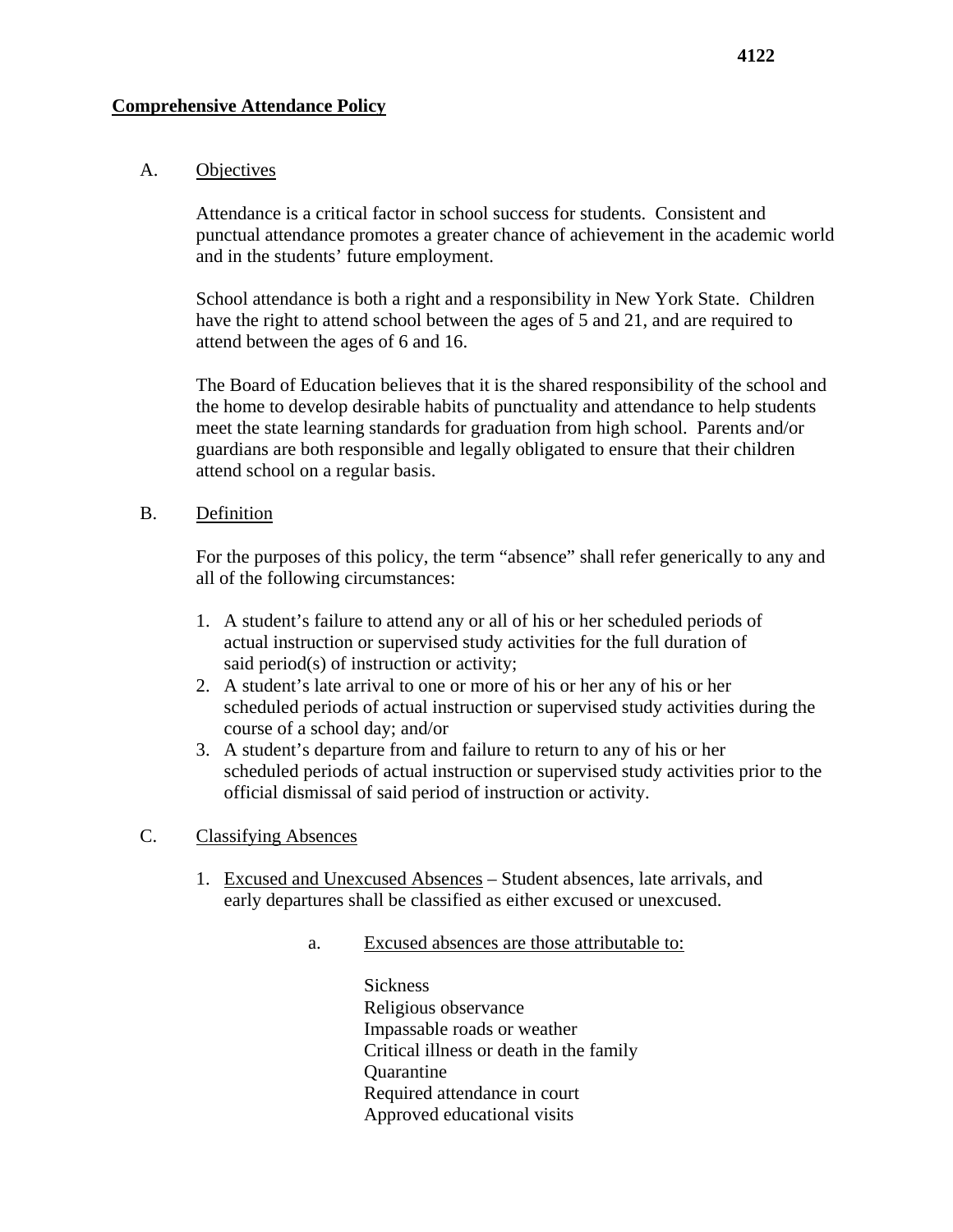- b. Unexcused Absences An absence, tardiness or early departure is considered unexcused if the reason for lack of attendance does not fall into the above categories.
- c. The building principal shall have the discretion to designate an absence, late arrival or early departure as "excused," if the cause of the absence is not among those enumerated in part (b) of this section, upon a determination that the absence was unavoidable and/or otherwise not the fault of the student or the student's parent(s)/legal guardian(s).
- 2. Attendance Register Codes Commencing in the 2003-2004 school year, the following codes shall be employed in recording absences in the pupil attendance record:

| Reason      | Description              |
|-------------|--------------------------|
| AE          | <b>Absent Excused</b>    |
| AU          | <b>Absent Unexcused</b>  |
| <b>OSS</b>  | Out of School Suspension |
| T           | Tardy                    |
| TU          | <b>Tardy Unexcused</b>   |
| D           | Dismissal                |
| FT          | Field Trip               |
| $\mathbf R$ | Return                   |
| <b>ISS</b>  | In School Suspension     |
|             |                          |

- D. Strategies for Improving Student Attendance and Discouraging Unexcused Absences
	- 1. Attendance Incentives

In order to encourage student attendance, each school will develop and implement grade appropriate/building level strategies and programs.

2. Non-Disciplinary Intervention to Address Patterns of Unexcused Absences

In order to effectively intervene when an identified pattern of unexcused absences, tardiness or early departures occur, designated District personnel will pursue the following:

- a. Identify specific element(s) of the pattern (e.g., grade level, building, time frame, type of unexcused absences, tardiness or early departures);
- b. Contact the District staff most closely associated with the element. In specific cases where the pattern involves an individual student, the student and parent/person in parental relations will contacted;
- c. Discuss strategies to directly intervene with specific element;
- d. Recommend intervention to Superintendent or his/her designee if it relates to change in District policy or procedure;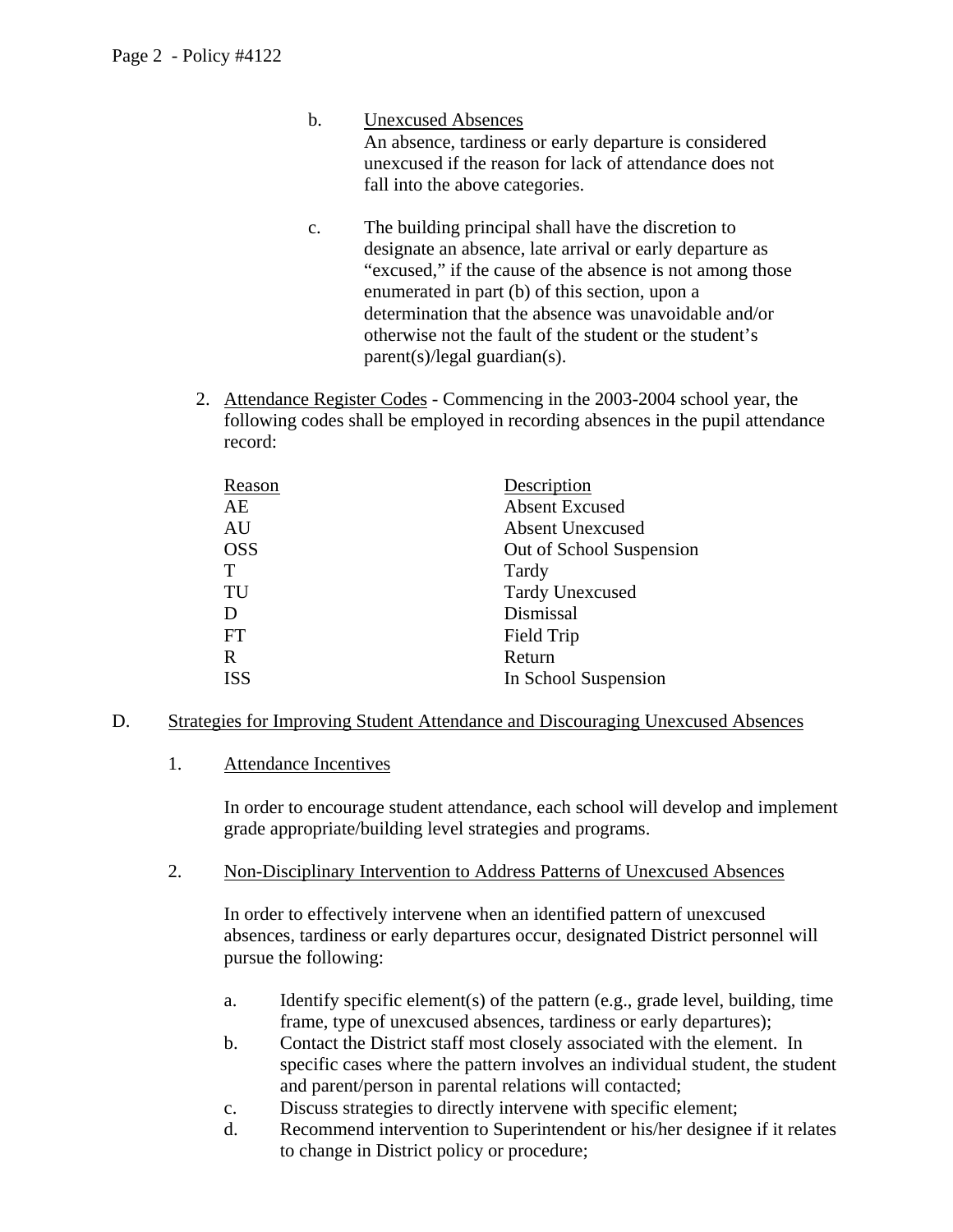- e. Implement changes, as approved by appropriate administration;
- f. Utilize appropriate District and/or community resources to address and help remediate student unexcused absences, tardiness or early departures;
- g. Monitor and report short and long term effects of intervention;
- h. A doctor's note must be provided for students absent in excess of 5 consecutive school days.

# 3. Disciplinary Action

- a. In order to discourage student unexcused absences, tardiness and early departure, each school will develop and implement grade appropriate/building level sanctions.
- b. The range of disciplinary sanctions to discourage unexcused absences will be distributed to students at the beginning of each school year.
- c. Any student absent from school must bring a written note signed by his/her parent/guardian that explains the reason for the absence. The student must present the note, in person, to the attendance office or designated representative at the school main office before the start of classes on the school day that the student returns. The clerk or designee will issue an admission slip which will include the date(s) and reason(s) for absence. Absence will be classified as excused and unexcused, and action taken in accordance with the provision of this Attendance Policy.
- d. Any disciplinary action imposed on students classified as eligible for special education procedures shall comply with state and federal laws, including but not limited to requirements pertaining to CSE notification, manifestation determinations, and limitations on program removals.

## E. Policy Distribution

The Board of Education shall promote necessary community awareness of the District's Comprehensive Student Attendance Policy by:

- a. Providing a plain language summary of the policy to parents or persons in parental relation to students at the beginning of each school year and promoting the understanding of such a policy to students and their parents/persons in parental relation;
- b. Providing each teacher, at the beginning of the school year or upon employment, with a copy of the policy; and
- c. Providing copies of the policy to any other member to the community upon request.